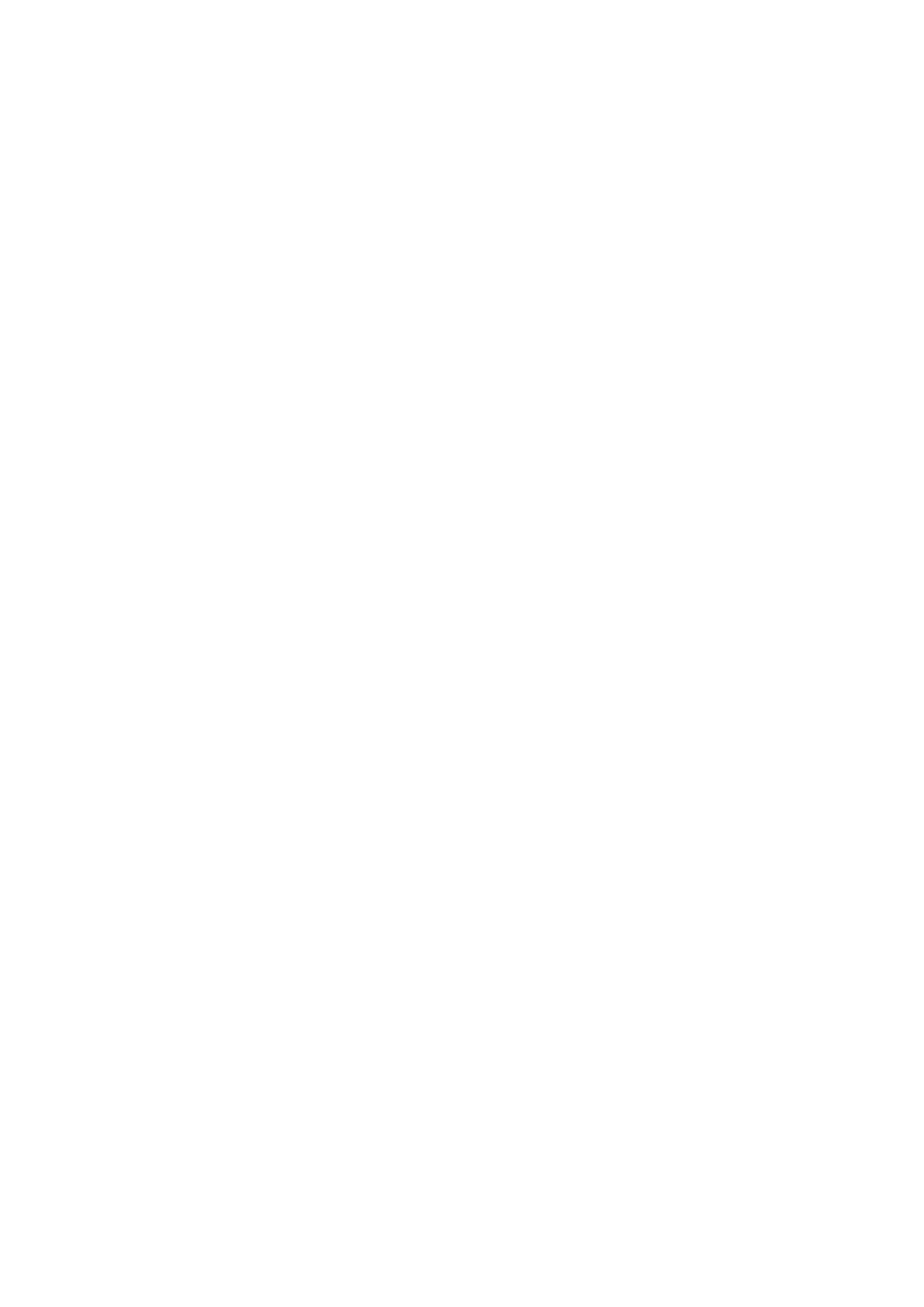#### **CODE OF CONDUCT**

The Society expects its Members to:

- (1) Display high ethical standards and at all times act in the best interests of the Society.
- (2) Adhere to animal health and welfare standards set by DEFRA (or equivalent body) from time to time.
- (3) Conform to other procedures required by DEFRA (or equivalent body) re: for example, identification and movement of stock, as published from time to time.
- (4) Record accurately the information required for registration of sheep, e.g. parentage, litter sizes etc as published from time to time by the Society.
- (5) Register with the Society only those sheep that meet the pedigree requirements of the Society and the Breed Characteristics published from time to time by the Society.
- (6) Identify individual sheep registered with the Society in the manner specified from time to time by the Society.
- (7) Every member must comply with the Sale Rules as published from time to time by the Society (see: [www.lleynsheep.com\).](http://www.lleynsheep.com)
- (8) Give information in writing to the Society's Secretary without delay in every case of alleged misrepresentation or inaccuracy in the particulars furnished by any Society Member with reference to the pedigree or identity of any animal, and assist the Officers of the Society to investigate any such case.

The Society may modify or add to the above list any additional clauses as Council may resolve from time to time.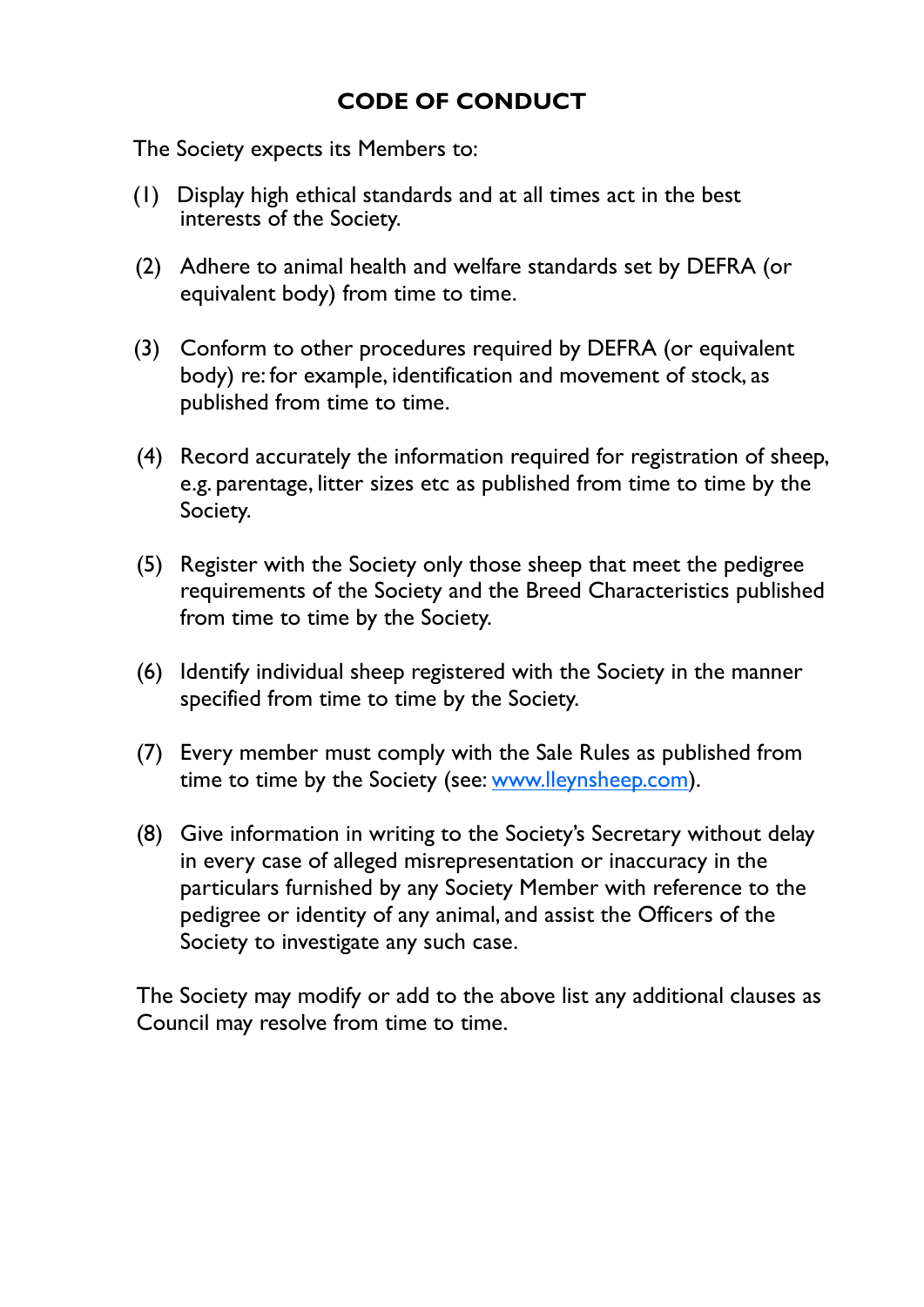### **DISCIPLINARY PROCEDURES**

The conduct expected of members is governed by the Code of Conduct set out above. Alleged breaches of the Code may prove to be founded in fact and deserving of sanction, so each must be investigated by the Society's Council. The principles of the investigation and any subsequent disciplinary enquiry are that:

- no one is considered to be in breach of the Code until so found;
- any enquiry will be informal and fair;
- if a member is found to be in breach of the Code in the reasonable opinion of Council, such a breach shall attract sanctions commensurate with the seriousness of the offence.

### **(a) Preliminary Investigation**

The first stage, on receipt of an allegation (the complaint), is a preliminary investigation to determine whether or not there is a case to answer. Such an investigation should normally be completed within 3 months of the allegation.

Such investigation will be conducted by the Preliminary Investigation Committee (PIC), on behalf of Council, comprising a standing Chairman appointed by Council from among its members (who shall chair all investigation meetings during his two year period of office) and up to two others from Council selected on a case-by-case basis by the Chairman. The PIC shall be serviced by the Society's Secretary.

The Secretary, on receipt of a complaint, shall inform the Chairman of the PIC and the person complained about (the Defendant) in writing. The Defendant shall also receive a copy of the Society Rules, Code of Conduct and Disciplinary Procedures. The Chairman shall seek what elaboration, evidence, and answers he considers necessary.

When enough information is available, the Chairman shall convene a meeting of the PIC to consider the complaint and the supporting information. Normally, the Defendant would not attend, although the Chairman may exercise discretion to the contrary.

A finding of 'no case to answer' would dismiss the complaint and the Defendant would be so informed in writing. However, a record will be maintained (consistent with the Data Protection Act 1998) for audit purposes.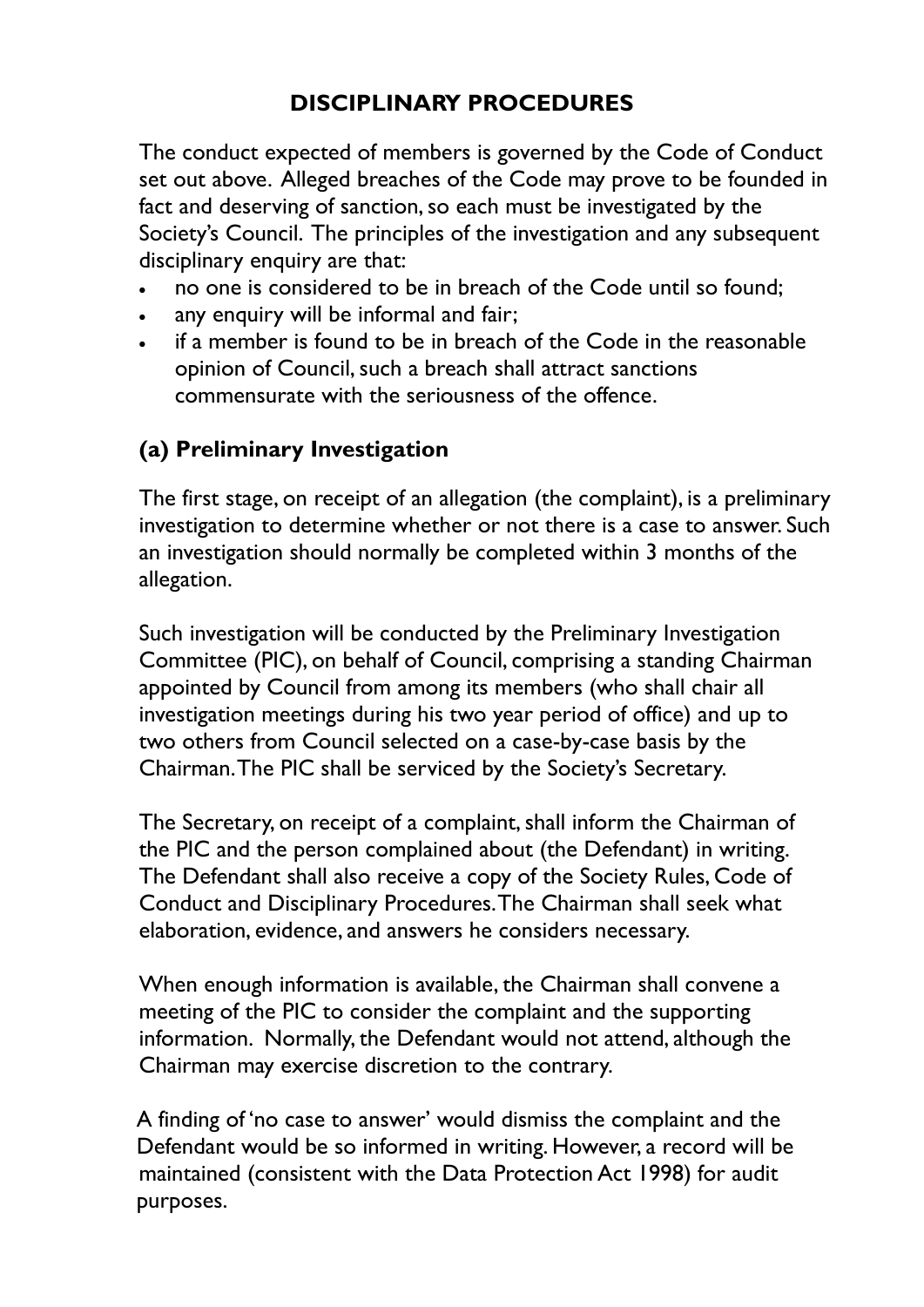A finding of 'case to answer' would require a recommendation to Council that the Disciplinary Investigation be activated.

All workings of the PIC shall be held strictly confidential to the PIC and Council.

#### **(b) Disciplinary Investigation**

A Disciplinary Committee (DC) shall be appointed. It will be composed of five members of the Society who shall not be members of Council at any time that they are members of the DC. Members of the DC shall be elected by the Society at its Annual General Meeting. Appointment will initially be for one year, but members will be eligible for re-election. One member of the DC shall be appointed as Chairman. He shall chair all meetings during his period of office. A quorum for any meeting of the DC shall be three members. The DC shall be serviced by the Society's Secretary.

If the Defendant should be a member of the DC, he should not serve on the DC while the case is being considered.

The DC shall have delegated authority from the Society's Council to examine the complaint and to decide its justification, but only to recommend appropriate sanctions if it finds the complaint justified. Such an Investigation should normally be completed within 3 months of instruction by Council.

The DC shall gather information relevant to the complaint primarily, but not necessarily exclusively, by an inspection of the Defendant's Flock and the records of the Defendant.

When enough information is available, the DC will consider the complaint. The Defendant has the right to attend a meeting of the DC, with or without legal representation and to present his case in person or to submit evidence in writing.

At the conclusion of the investigation, the DC decides and reports its decision on the justification or not of the complaint, and makes its recommendation to Council.

If the complaint is admitted, the only steps are to hear mitigation and to decide the recommended penalty.

The Society's Secretary will inform the parties (the Defendant and Council) accordingly in writing and notify the Defendant of a right to appeal.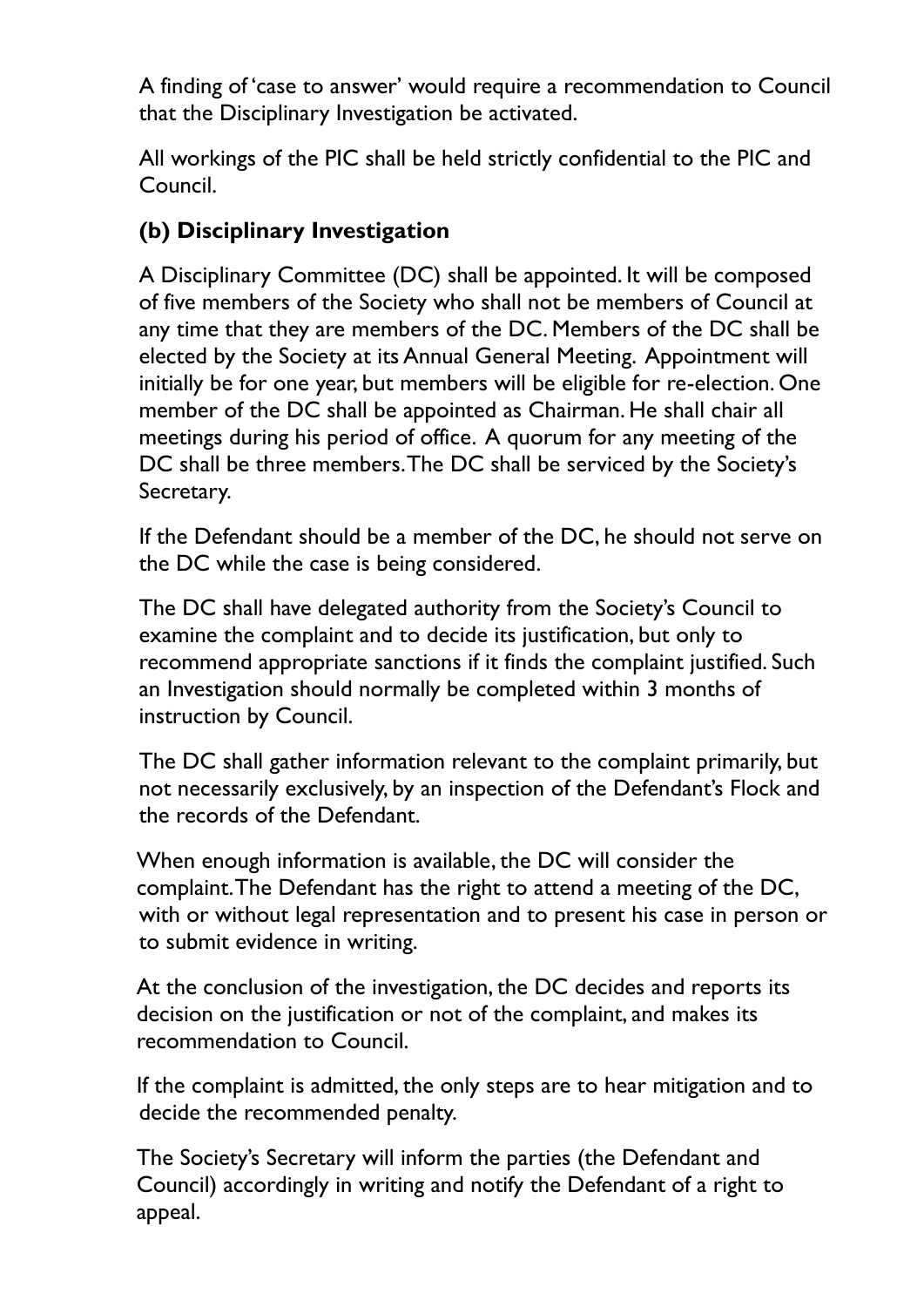Penalties may include but not be limited to:

- written reprimand;
- an appropriate fine;
- suspension of the Member for a period from entering sheep for Society shows and sales and taking part in other Society-sponsored activities;
- cancellation of registrations of sheep belonging to the Member;
- suspension of the Member from membership of the Society for a fixed period;
- expulsion of the Member from membership of the Society;
- other.

Proposed penalties shall be in the form of recommendations to Council.

It may be appropriate that a repeat inspection of the Defendant's Flock and/or records may be required either before penalties are confirmed or before suspended membership can be resumed.

All workings of the DC will be held strictly confidential to the DC and Council.

### **(c) Consideration by Council**

Council shall receive the report of the DC on its investigation into the allegations of misconduct, shall note the DC's findings of fact and consider the recommendations concerning penalties, if any, that should be imposed on the Member concerned.

The Member who is the subject of such report shall be given copies of the report and reasonable notice of the meeting of Council at which such report is to be considered. He shall have the opportunity to attend such meeting, with or without legal representation, and to make any plea in mitigation.

No new evidence shall be admitted at the Council meeting which considers the report of the DC into the complaint against the Member.

Council shall not be bound, in any way, by the DC's recommendations on penalties, but shall be required to give reasons for any different penalty from that recommended which it decides to impose on the Member.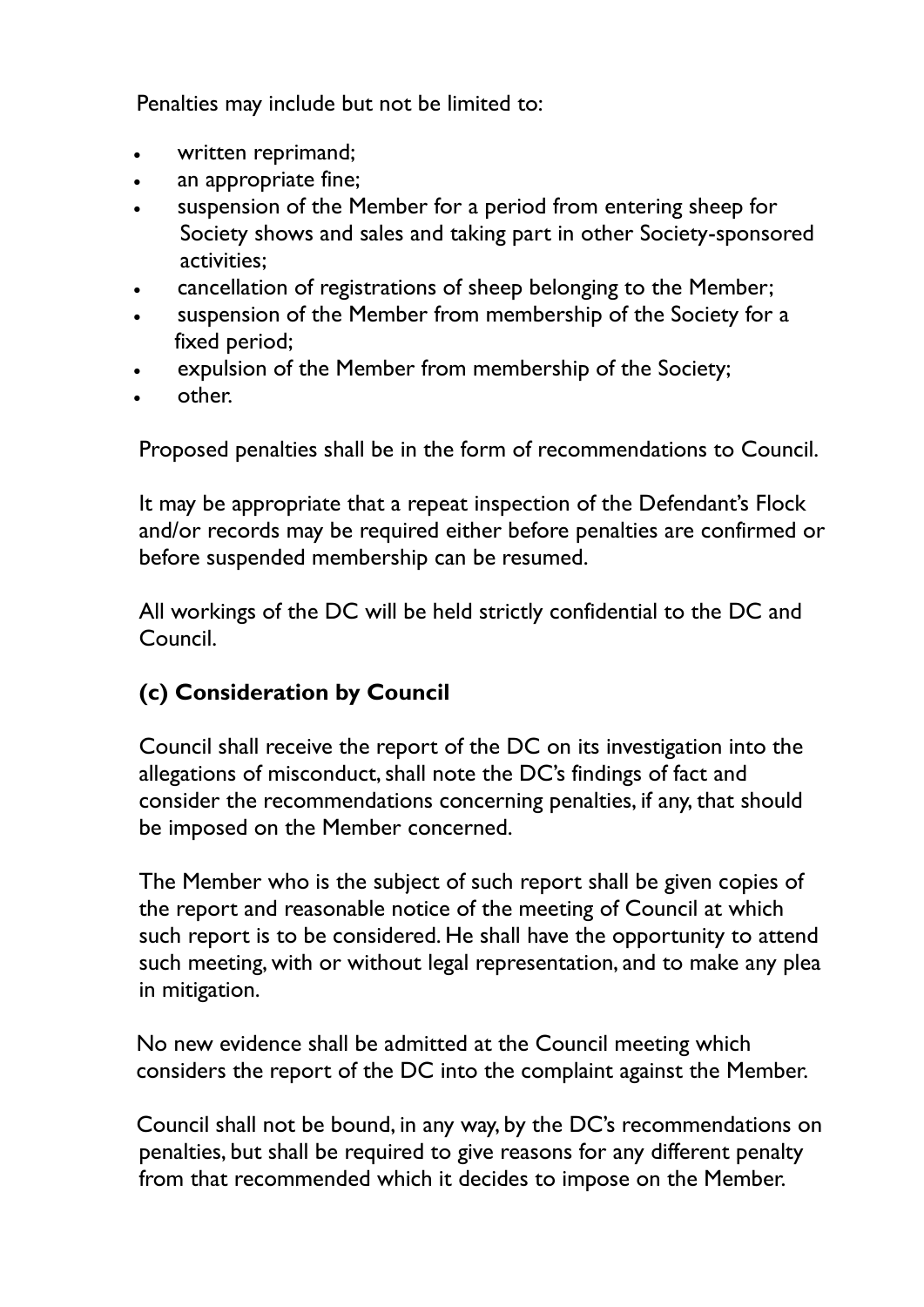In case any Member of the Society, following a Disciplinary Investigation against him, shall be expelled or suspended from membership of the Society or reprimanded or fined or subject to any other penalty, written notice of such event shall forthwith be sent by the Society's Secretary to such Member by registered post.

A record will be maintained (consistent with the Data Protection Act 1998) of the investigation and the penalties for audit purposes.

All considerations of the case by Council shall be held strictly confidential.

## **(d) Appeal**

If leave to appeal is sought from Council, it must so be done within Twenty Eight days of the publication of the decision of Council.

If leave to appeal has been sought, Council shall instruct the Society's Secretary to pass all relevant documentation to the British Institute of Agricultural Consultants (BIAC - [www.biac.co.uk\)](http://www.biac.co.uk) for consideration.

The decision reached in the Appeal Procedure shall be communicated to Council and to the Defendant by the Society's Secretary. A record will be maintained (consistent with the Data Protection Act 1998) of the appeal and the decision for audit purposes.

All considerations of the appeal shall be held strictly confidential.

### **(e) Liability**

None of the Society, its servants or agents, nor members of the Council or any DC, shall be liable to any Member, ex-Member or any other third party for any liability, costs, expenses, damages or losses suffered by such Member, ex-Member or third party arising out of or in connection with any Council issued sanction, any Preliminary Investigation, Disciplinary Investigation or Appeal Procedure conducted following a Disciplinary Investigation.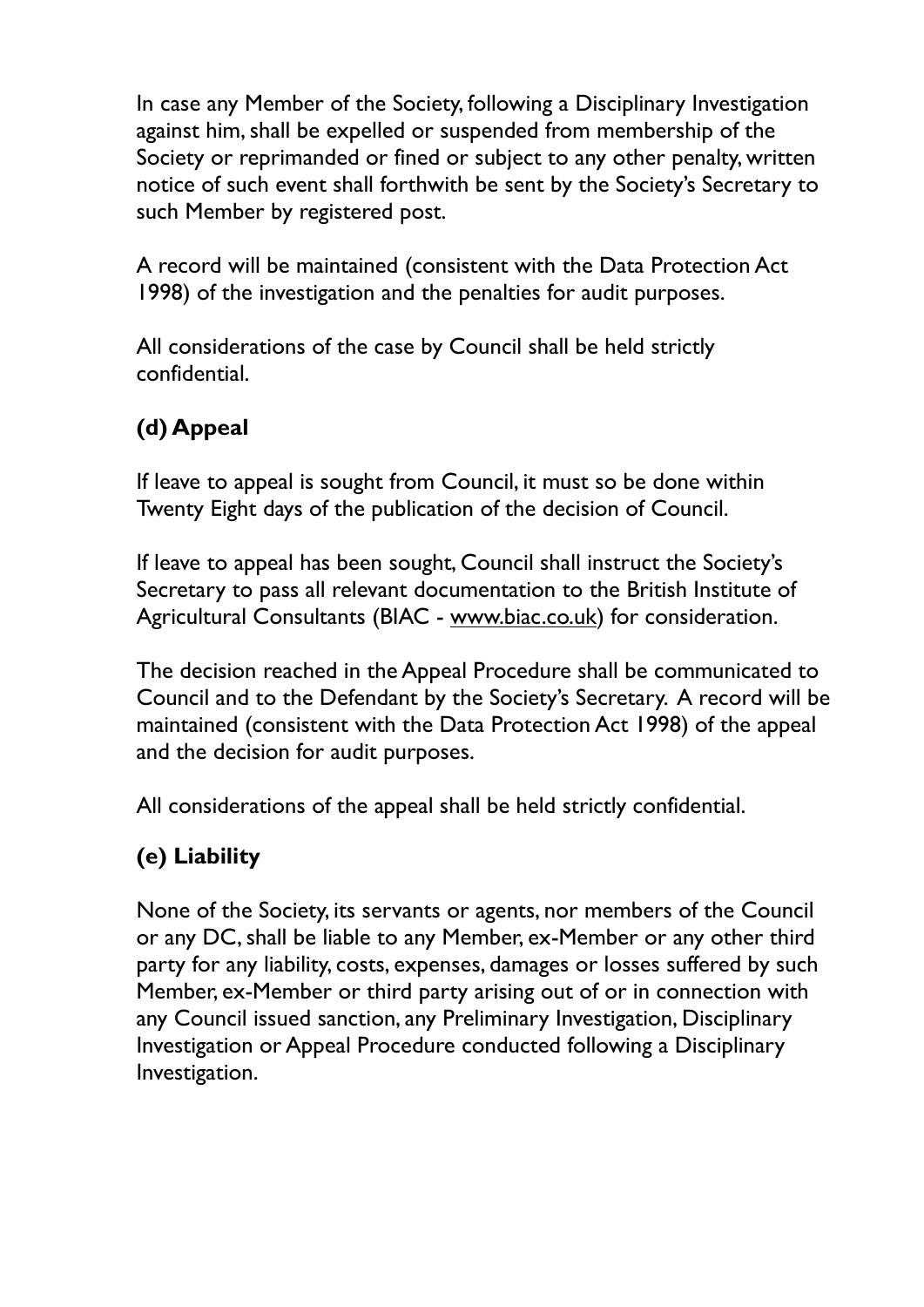#### **ROLE OF THE BRITISH INSTITUTE OF AGRICULTURAL CONSULTANTS IN APPEAL**

The British Institute of Agricultural Consultants' role in an Appeal Tribunal is to co-ordinate all arrangements regarding the Appeal. It may be necessary for a representative of BIAC to be present at the Tribunal in an administrative capacity but that representative would not participate in the deliberations of the Appeal.

The parties by agreeing to appoint the Appeal Tribunal accept that it is the final arbitrator of the dispute between the parties and that the Tribunal's decision shall be final and binding upon those parties to the Appeal.

Neither the BIAC nor its servants or agents nor the members of any Appeal Tribunal shall be liable to any party for any act, omission or misconduct in connection with any appointment made or any appeal conducted under this procedure.

#### **(1) Instigating the Appeal Procedure**

A party wishing to use the Appeal Procedure must notify the BIAC in writing of the matter(s) which give rise to the Appeal. The BIAC in its absolute discretion will consider whether or not the matters raised are items that the Appeal Tribunal can properly consider and if it does then notification should be given to the Society informing the Society of the complaints so that it can be aware of the matters to which it must address its response.

## **(2) Appeal Tribunal**

(a) The Appeal Tribunal shall consist of:

- an independent legally qualified Chairman;
- two members of other affiliated breed societies who have no connection with the Society involved in the appeal.

(b)The appeal shall be conducted in accordance with the principles of natural justice but subject thereto the conduct and procedure of the appeal shall be in such manner and form as the independent legally qualified Chairman shall in his absolute discretion decide. The proceedings will be conducted on a relatively informal basis, without evidence being given on oath and the order of presentation of evidence will be decided upon at the Appeal Hearing. The idea is to keep it informal but fair.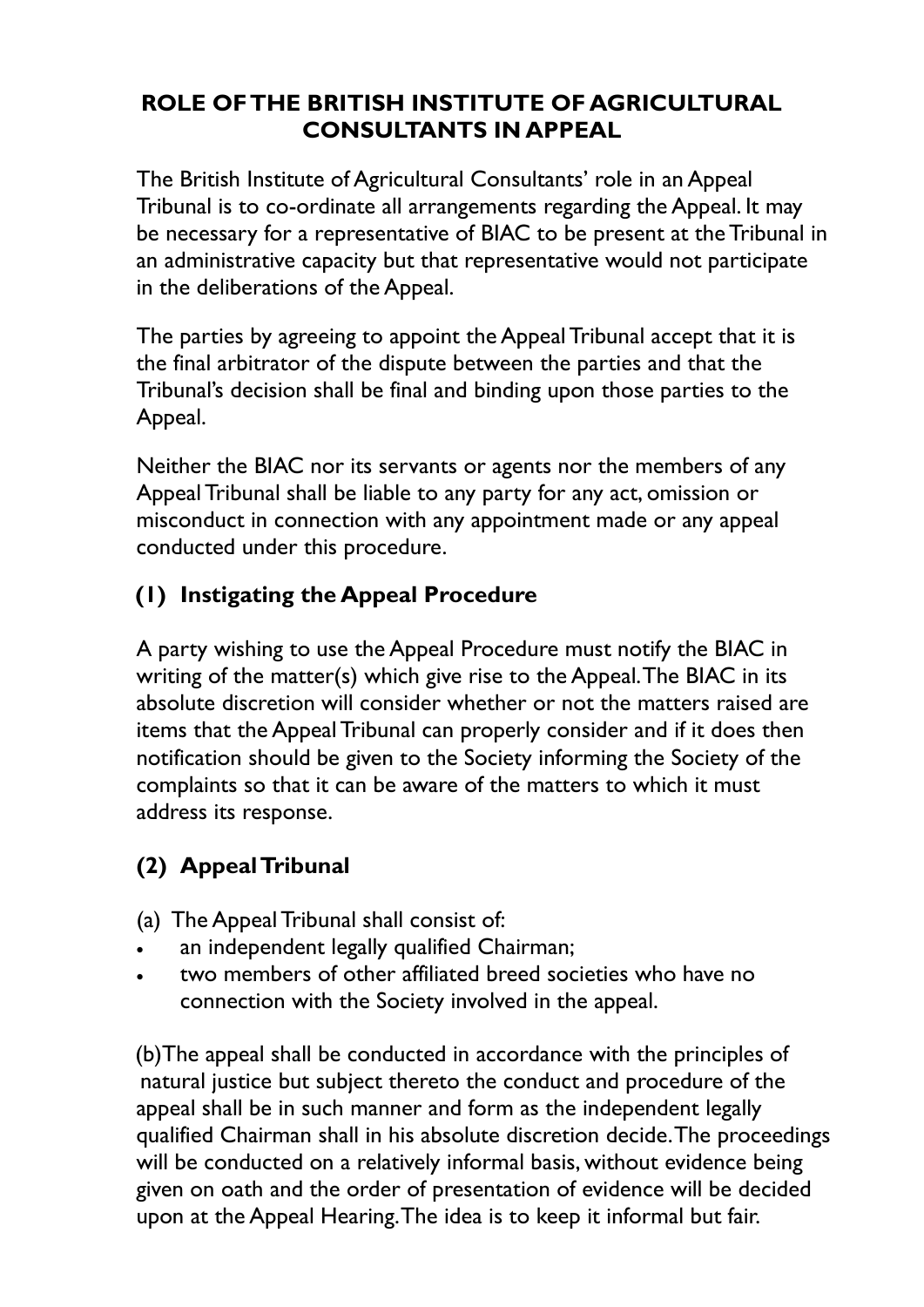(c) If the Appeal Tribunal shall decide the appeal in favour of the Appellant the Society shall revoke all penalties imposed by Council forthwith, including readmission of the Appellant to membership of the Society.

(d) The Tribunal has the power to decide which party shall pay the costs of the Tribunal and to reimburse some or all of the deposit paid to the successful party.

## **(3) Arrangements regarding the Appeal Tribunal**

(a) Date and Time:

BIAC will liaise with the independent legally qualified Chairman and two other members regarding possible dates for the Tribunal to be held.

These dates will be offered to the Appellant and the Society and a mutually convenient date and time agreed.

Not less than six weeks notice of the date of the Tribunal will be given and the parties will be expected to send to the BIAC, not less than four weeks before the hearing date, all documentation upon which they seek to rely. (See paragraph 3 (d) below.)

(b) Location for hearing:

The location will be determined by BIAC. (See paragraph 3 (a) above.)

(c) Both parties to attend the Tribunal

In the event of non-attendance by one party or both parties the Tribunal will make such decision as is appropriate based on the information given to them.

(d) Background requirements and information:

It is hoped that the Appeal Tribunal would be able to arrive at its decision in one day. Therefore it is necessary for all relevant correspondence and information to be available beforehand.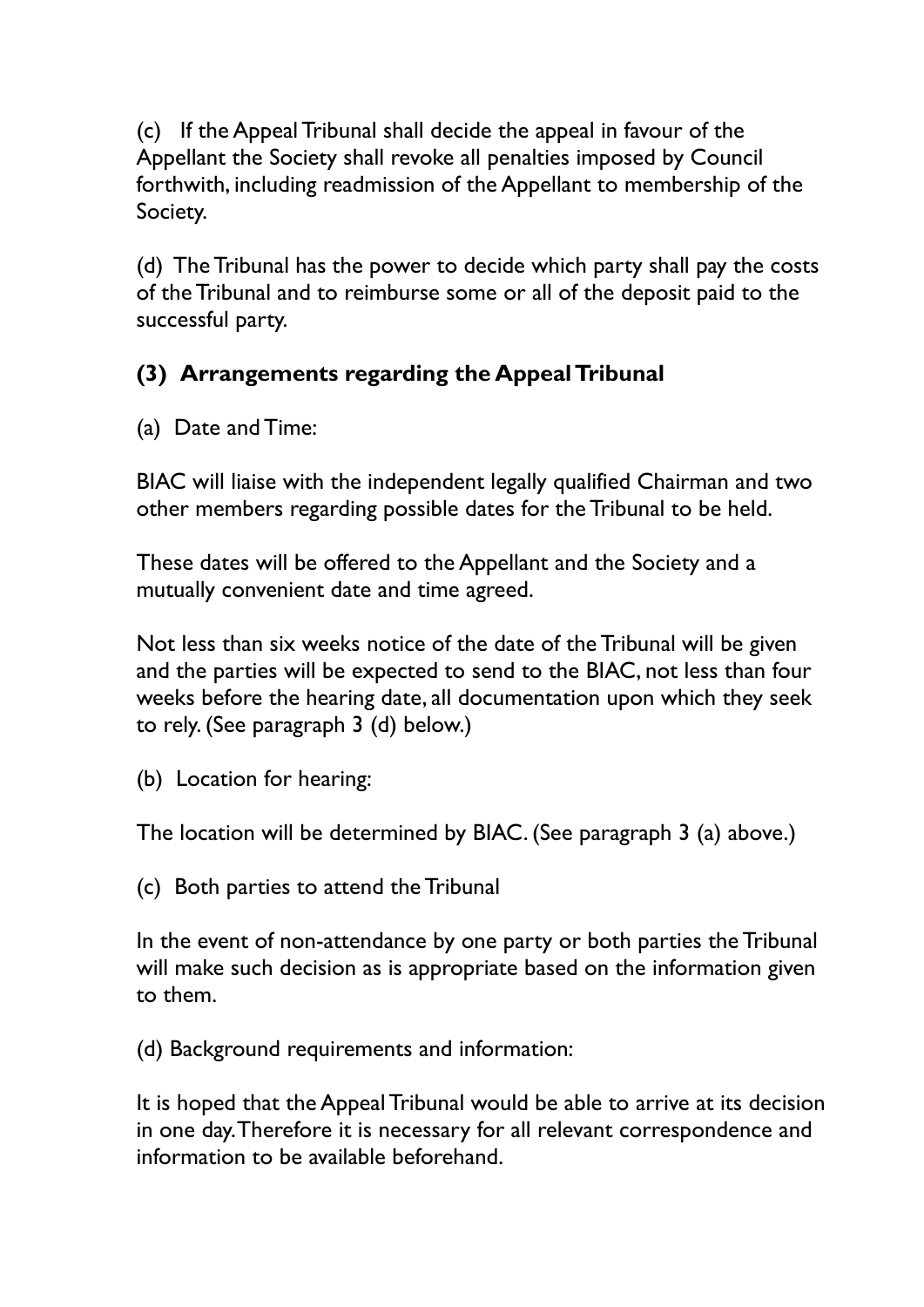All relevant information, including statement of case from each party, and any witness statements to be relied upon should be sent to BIAC, Portbury House, Sheepway, Portbury, North Somerset, BS20 7TE no later than four weeks before the date of the Tribunal.

This information will be forwarded to members of the Appeal Tribunal and to the other party.

#### **(4) Costs regarding the Appeal Tribunal**

Not more than £3000.00 per day, to include all expenses regarding the Tribunal:

Attendance and travelling expenses incurred by the legally qualified Chairman and two members from the other breed societies.

Attendance and travelling expenses incurred by the Society.

Attendance and travelling expenses incurred by the Appellant.

Meeting room and refreshments.

Administrative costs incurred by BIAC, the legally qualified Chairman and the other two members.

#### **(5) Payment of costs regarding Appeal Tribunal**

#### a. Before:

Each party must deposit the sum of £3000.00 with BIAC 28 days prior to the hearing to cover the Tribunal's costs. The money will be placed in a separate interest earning account.

b. After:

Refund of the deposits will be in the discretion of the Tribunal but the cost of the Tribunal will not exceed £3000.00. Accrued interest will be paid to each party.

Expenses to members of the Appeal Tribunal will be paid within 10 working days.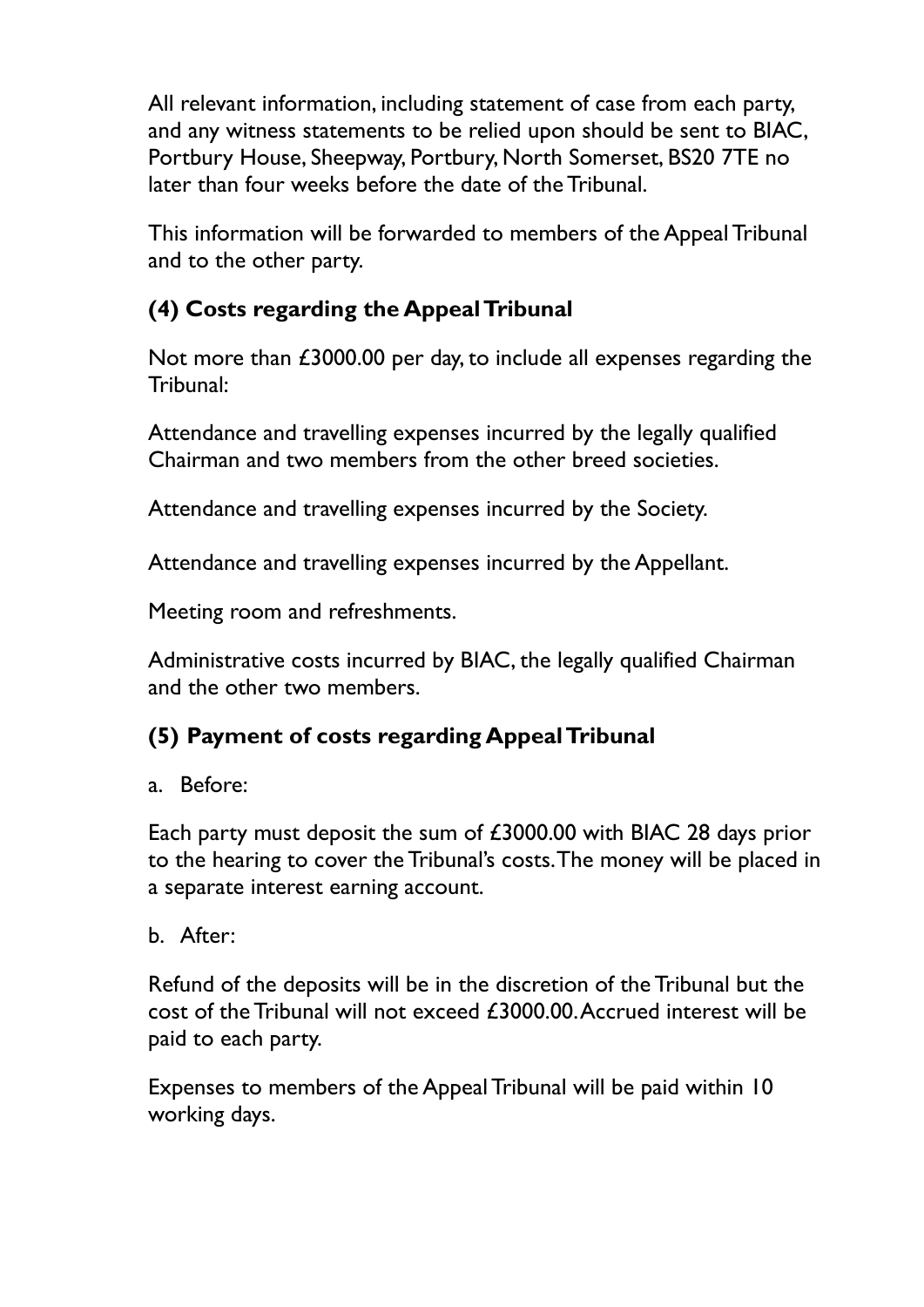### **(6) Costs incurred by the Appellant and the Society**

a. £3000.00 deposited with BIAC – possibly refundable. (paragraphs 5a & b refer).

b. The Appellant and the Society - No party can claim costs against the other party.

#### **Once the date of the Appeal Tribunal is agreed:**

#### **(7) Minimum of 6 weeks notice to be given to all parties (paragraph 3a refers)**

BIAC will confirm date/time/venue of Appeal in writing to:

- The independent legally qualified Chairman;
- The independent breed society members.
- The Appellant;
- The Society;

## **(8) Information**

BIAC will request all relevant information from the Appellant and from the Society to be received at BIAC, Portbury House, Sheepway, Portbury, North Somerset, BS20 7TE no later than 28 days prior to the hearing (paragraph 3d refers).

'Relevant information' from each party should include:

- Statement of case;
- Relevant correspondence;
- Any witness statements to be relied upon.

The Society should also provide a copy of the Rules of the Society.

#### **(9) Dissemination of information**

BIAC will forward copies of information to:

- The other party;
- The independent legally qualified Chairman;
- The independent breed society members.